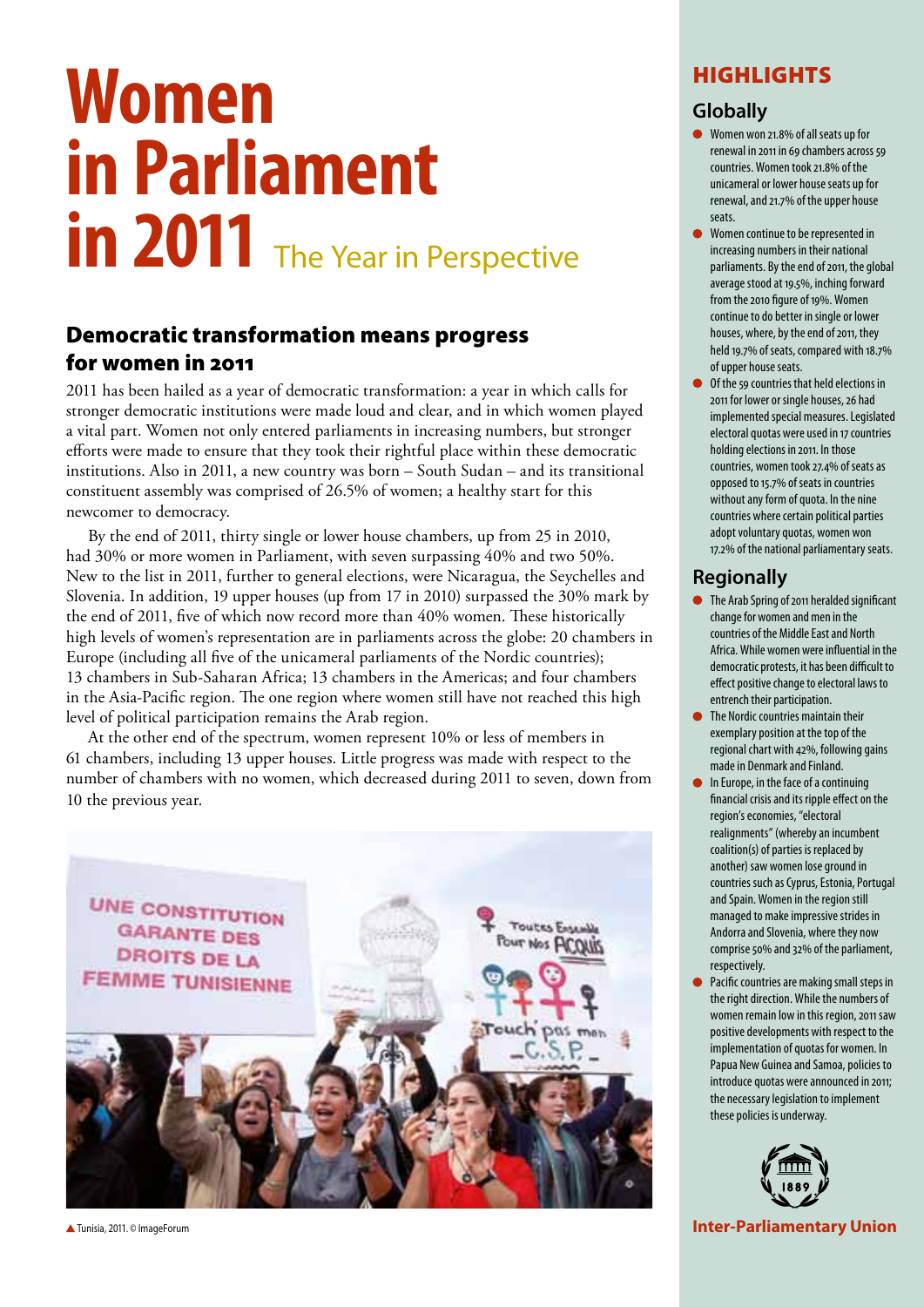#### **TABLE 1**

## Parliamentary Renewals in 2011

## *A. Progress and Setbacks of Women in Lower or Single Houses of Parliament Renewed in 2011*

The figures show the percentage point difference between renewals in 2011 compared with the previous legislature

| Nicaragua                   | $^{+}$ | 21.7    |
|-----------------------------|--------|---------|
| Seychelles                  | $^{+}$ | 20.2    |
| Slovenia                    | $^{+}$ | 18.9    |
| Andorra                     | $^{+}$ | 17.9    |
| Saint Lucia                 | $^{+}$ | 11.1    |
|                             |        |         |
| Uganda                      | $^{+}$ | 11.0    |
| Chad                        | $^{+}$ | 7.0     |
| Morocco                     | $^{+}$ | 6.2     |
| Cape Verde                  | $^{+}$ | 5.6     |
| Turkey                      | $^{+}$ | 5.1     |
| Kiribati                    | $^{+}$ | 4.3     |
| <b>Thailand</b>             | $^{+}$ | 4.1     |
| Niger                       | $^{+}$ | 3.5     |
| Poland                      | $^{+}$ | 3.5     |
| Croatia                     | $^{+}$ | 2.9     |
| Canada                      |        |         |
|                             | $^{+}$ | 2.6     |
| Cote d'Ivoire               | $^{+}$ | 2.2     |
| Central African Republic    | $^{+}$ | 2.0     |
| Latvia                      | $^{+}$ | 2.0     |
| Ireland                     | $^{+}$ | 1.8     |
| <b>Denmark</b>              | $^{+}$ | 1.7     |
| Gabon                       | $^{+}$ | 1.7     |
| Guatemala                   | $^{+}$ | 1.3     |
| Guyana                      | $^{+}$ | 1.3     |
| Benin                       | $^{+}$ | 1.2     |
|                             |        |         |
| <b>Oman</b>                 | $^{+}$ | 1.2     |
| <b>Finland</b>              | $^{+}$ | 0.5     |
| <b>Marshall Islands</b>     | $=$    | 0.0     |
| Micronesia                  | $=$    | 0.0     |
| Lao P.D.R.                  |        | 0.2     |
| Spain                       |        | 0.3     |
| <b>Russian Federation</b>   |        | 0.4     |
| Jamaica                     |        | 0.6     |
| T.F.Y.R. Macedonia          |        |         |
|                             |        | 0.8     |
| Switzerland                 |        | 1.0     |
| Argentina                   |        | 1.2     |
| Portugal                    |        | 1.3     |
| <b>Tunisia</b>              |        | 1.3     |
| <b>New Zealand</b>          |        | 1.4     |
| <b>Viet Nam</b>             |        | 1.4     |
| Samoa                       |        | $2.0\,$ |
| Singapore                   |        | 2.2     |
| Liberia                     |        | 2.9     |
| Nigeria                     |        | 3.3     |
|                             |        |         |
| Cyprus                      |        | 3.6     |
|                             |        | 3.8     |
| Zambia                      |        |         |
| Estonia                     |        | 5.0     |
| <b>United Arab Emirates</b> |        | 5.0     |
| Peru                        |        | 8.6     |
| Egypt                       |        | 10.7    |

South Sudan as there is no comparative data.  $-20 -15 -10 -5 = 0 +5 +10 +15 +20 +25 +30 +35 +40$ Note: Excludes the Democratic Republic of the Congo and

## *B. Women in Lower or Single Houses after Parliamentary Renewals in 2011*

| <b>Country</b>                  | Total<br>seats | <b>Total</b><br>women | <b>Percent</b><br>women | Quota |
|---------------------------------|----------------|-----------------------|-------------------------|-------|
| ANDORRA                         | 28             | 14                    | 50.0%                   | No    |
| <b>SEYCHELLES</b>               | 32             | 14                    | 43.8%                   | No    |
| <b>FINLAND</b>                  | 200            | 85                    | 42.5%                   | No    |
| NICARAGUA                       | 92             | 37                    | 40.2%                   | Yes*  |
| <b>DENMARK</b>                  | 179            | 70                    | 39.1%                   | No    |
| ARGENTINA                       | 257            | 96                    | 37.4%                   | Yes** |
| <b>SPAIN</b>                    | 350            | 126                   | 36.0%                   | Yes** |
| <b>UGANDA</b>                   | 375            | 131                   | 34.9%                   | Yes#* |
| <b>NEW ZEALAND</b>              | 121            | 39                    | 32.2%                   | No    |
| <b>SLOVENIA</b>                 | 90             | 29                    | 32.2%                   | Yes** |
| <b>GUYANA</b>                   | 67             | 21                    | 31.3%                   | Yes** |
| T.F.Y.R. MACEDONIA              | 123            | 38                    | 30.9%                   | Yes** |
| SWITZERLAND                     | 200            | 57                    | 28.5%                   | Yes*  |
| PORTUGAL                        | 230            | 61                    | 26.5%                   | Yes** |
| <b>SOUTH SUDAN</b>              | 332            | 88                    | 26.5%                   | No    |
| <b>TUNISIA</b>                  | 217            | 57                    | 26.3%                   | Yes** |
| LAO P.D.R.                      | 132            | 33                    | 25.0%                   | Yes   |
| <b>CANADA</b>                   | 308            | 76                    | 24.7%                   | Yes*  |
| <b>VIET NAM</b>                 | 500            | 122                   | 24.4%                   | No    |
| <b>POLAND</b>                   | 460            | 110                   | 23.9%                   | Yes** |
| <b>CROATIA</b>                  | 151            | 36                    | 23.8%                   | Yes*  |
| <b>SINGAPORE</b>                | 90             | 20                    | 22.2%                   | No    |
| PERU                            | 130            | 28                    | 21.5%                   | Yes** |
| LATVIA                          | 100            | 21                    | 21.0%                   | No    |
| <b>CAPE VERDE</b>               | 72             | 15                    | 20.8%                   | No    |
| <b>ESTONIA</b>                  | 101            | 19                    | 18.8%                   | No    |
| UNITED ARAB EMIRATES            | 40             | 7                     | 17.5%                   | No    |
| <b>MOROCCO</b>                  | 395            | 66                    | 16.7%                   | Yes** |
| THAILAND                        | 500            | 79                    | 15.8%                   | Yes*  |
| <b>IRELAND</b>                  | 166            | 25                    | 15.1%                   | No    |
| <b>GABON</b>                    | 120            | 17                    | 14.2%                   | Yes** |
| <b>TURKEY</b>                   | 550            | 78                    | 14.2%                   | No    |
| <b>RUSSIAN FEDERATION</b>       | 450            | 61                    | 13.6%                   | No    |
| <b>GUATEMALA</b>                | 158            | 21                    | 13.3%                   | Yes*  |
| <b>NIGER</b>                    | 113            | 15                    | 13.3%                   | Yes#* |
| <b>CHAD</b>                     | 188            | 24                    | 12.8%                   | No    |
| <b>JAMAICA</b>                  | 63             | 8                     | 12.7%                   | No    |
| <b>SAINT LUCIA</b>              | 18             | 3                     | 12.7%                   | No    |
| <b>CENTRAL AFRICAN REPUBLIC</b> | 104            | 13                    | 12.5%                   | No    |
| <b>COTE D'IVOIRE</b>            | 254            | 28                    | 11.0%                   | Yes*  |
| ZAMBIA                          | 158            | 17                    | 10.8%                   | No    |
| <b>CYPRUS</b>                   | 56             | 6                     | 10.7%                   | Yes*  |
| <b>BENIN</b>                    | 83             | 8                     | 9.6%                    | No    |
| LIBERIA                         | 73             | 7                     | 9.6%                    | No    |
| KIRIBATI                        | 46             | 4                     | 8.7%                    | No    |
| <b>SAMOA</b>                    | 49             | 2                     | 4.1%                    | No    |
| NIGERIA                         | 352            | 13                    | 3.7%                    | No    |
| <b>MARSHALL ISLANDS</b>         | 33             | 1                     | 3.0%                    | No    |
| <b>EGYPT</b>                    | 508            | 10                    | 2.0%                    | Yes** |
| <b>OMAN</b>                     | 84             | 1                     | 1.2%                    | No    |
| MICRONESIA                      | 14             | 0                     | $0.0\%$                 | No    |

\* One or more political parties adopted a voluntary measure to increase the number of women candidates. \*\* Legislated candidate quota.

# Seats reserved for women.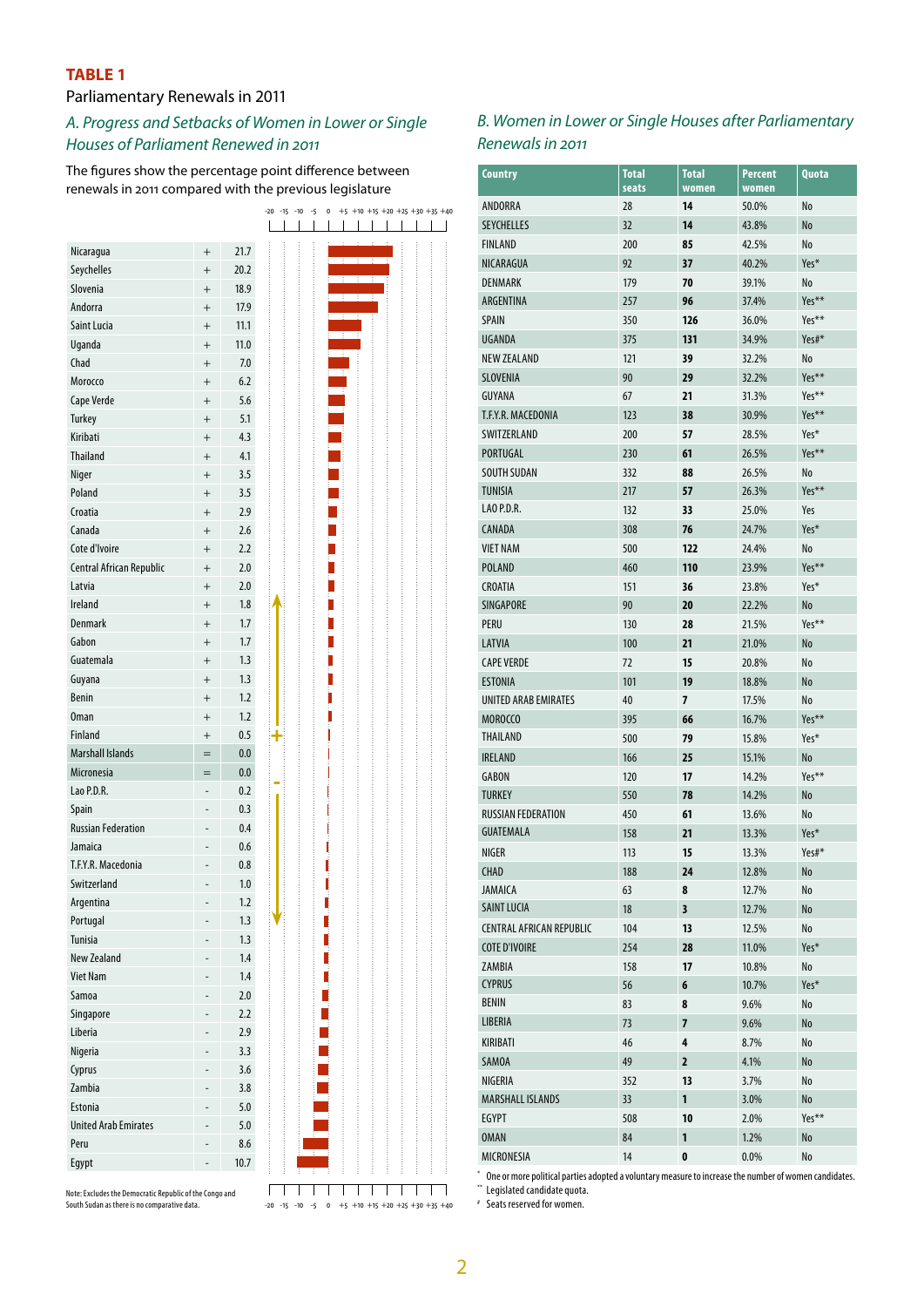## Surprising leaps in Latin America, Sub-Saharan Africa and Europe

Women took 2,296 of the 10,553 seats renewed in 2011, accounting for 21.8% of members of parliament elected in 2011, representing a similar proportion to previous years.

In 2011, the Americas saw both the greatest progress of women elected to a national parliament and the greatest setback. An additional 20 women were elected in Nicaragua, taking the proportion of women from 18.5% in 2006 to just over 40% in 2011. Meanwhile, in Peru, the proportion of women elected dropped from 29.2% in 2006 to 21.5% in 2011.

The results of these two countries demonstrate the importance of political parties to the election of women. Both parliaments are unicameral and elected through a list proportional representation system. In Nicaragua, the party that won a significant majority of seats (62 out of 90) – the Sandinista National Liberation Front – has a voluntary party quota of 30% of its seats. In the 2011 elections, more than 50% of its seats were won by women. In Peru, on the other hand, political parties did not allocate sufficient top seats to women: only 15.8% of women candidates were ranked first on the list, compared to 84.2% of men. Compounding this was an adverse public reaction to corruption scandals involving Congresswomen, starting with the case of Congresswoman Elsa Canchaya (who hired her maid as Congress advisor). Snowballing into what became known as "the Canchaya effect", the honesty of women in leadership was questioned when similar cases of corruption involving Congresswomen arose. While there were cases involving Congressmen, the significant decrease in the number of women elected in 2011 may suggest that women in Peru are judged according to stricter standards of public accountability than their male counterparts.

Substantial gains were made by women in the parliaments of the Seychelles (where there was an increase of 20 percentage points, to 43.8%), Slovenia



▲ Seychelles, 2011. © ImageForum

(almost 19 percentage points, to 32.2%) and Andorra (almost 18 percentage points, to 50%).

Decreases in the number of women elected to parliament occurred in 26 chambers (13 of which were unicameral). These parliaments spanned each geographic region, although some of the heaviest losses were felt in Sub-Saharan Africa (Liberia, Nigeria and Zambia) and Europe (Cyprus, Estonia, T.F.Y.R. of Macedonia, Portugal, Russian Federation, Spain and Switzerland).

Women comprise less than 10% of the national parliament in 10 countries, where they either lost ground at the 2011 elections (as in the case of Liberia, Nigeria and Samoa), or there was no change (Kazakhstan, Marshall Islands and Micronesia).

# A look at the regions

## **The promise of the Arab Spring**

In early 2011, the world watched with bated breath as decades-old regimes toppled under the pressure of popular uprisings in the Middle East and North Africa. Women were at the forefront of these movements, leading protests, marches, and social media campaigns to change the status quo. While the movements were a testament to the strong will of the people in affirming their democratic rights, over the course of the year it transpired that women would have a longer struggle ahead in seeking equal participation in the political arena. Indeed, by the end of 2011, women represented only 10.7% of parliamentarians in the Arab States – more or less the same proportion as that in 2010 and, despite the promising start to the year, the Arab region remains the only one in the world without any parliament that includes at least 30% women.

Encouragingly, a number of countries in the Arab region have introduced quotas to improve the political participation rates of women, in the face of cultural, economic, and institutional factors that pose particular challenges to women in this region. Following the 2011 elections, women accounted for 16.7% of Morocco's Majlis-Annouwab (lower house), an increase of over six percentage points from the previous election. This was largely due to the reservation of 60 seats for women and 30 for candidates under the age of 40, in accordance with a bill passed by the Council of Ministers on 9 September 2011. Morocco now ranks among the top five countries in the Arab region with respect to women in parliament.

Following the democracy movements in the Spring, countries in the region were encouraged to implement similar special measures. In Tunisia, parties competing in the October 2011 elections were required to include women in their electoral lists in strict alternation. In theory, this was a strong affirmative measure, but in practice, most of the more than 80 parties competing in the elections (with more than 1,500 lists registered) won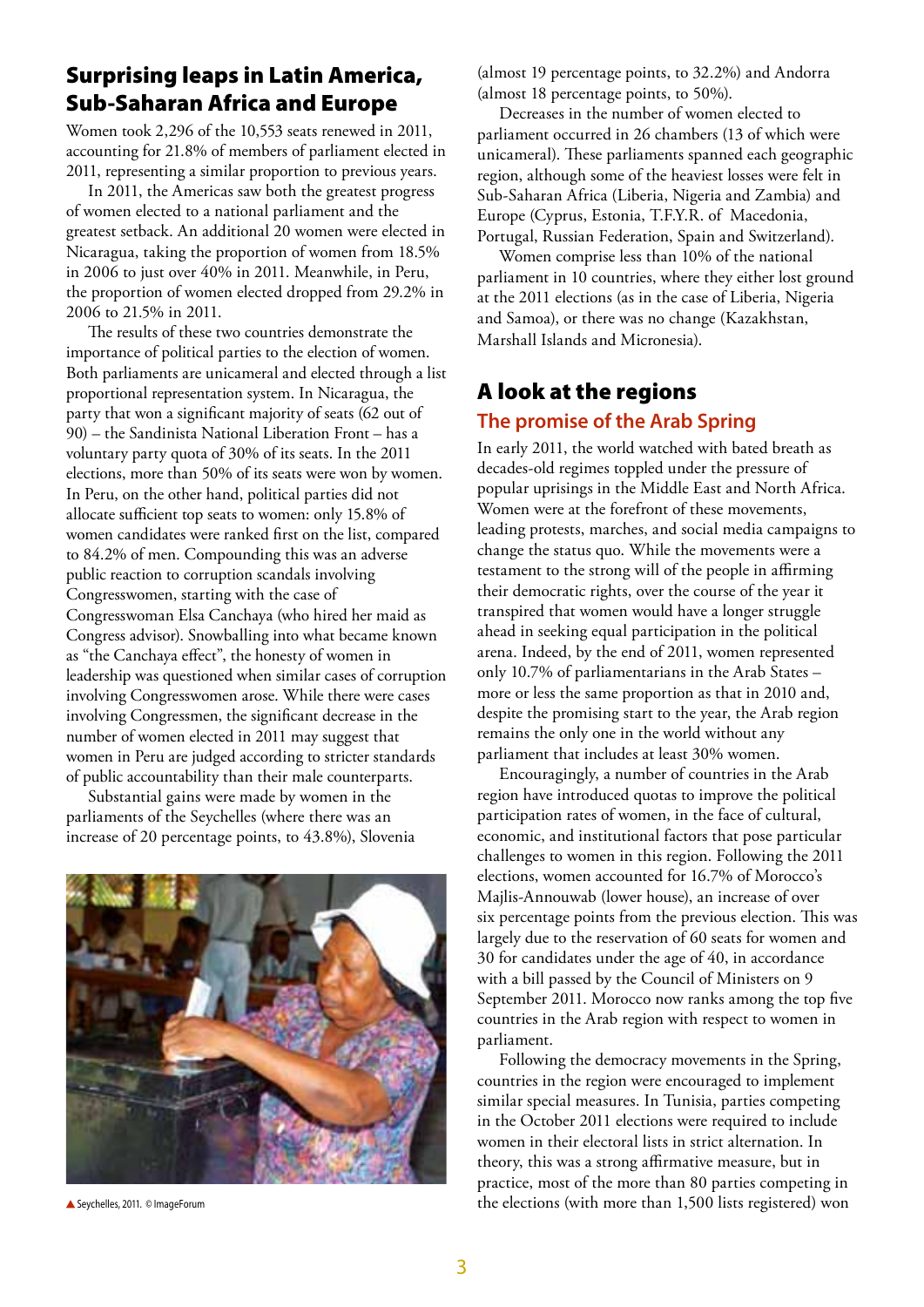only one seat in any one constituency, which went to the male candidate invariably heading the list. As a result, two fewer women were elected in 2011 than in the previous election in 2009.

In Libya, the adopted Election Law stipulates that the General National Congress (constituent assembly) would be composed of 200 members elected freely and directly, and requires parity on party lists for 80 of these seats.

In Egypt, however, the new law on the Exercise of Political Rights amended the previous quota for women, which used to allocate 64 seats (or 12%) in the parliament to women. The amended law required each political party to include one woman on their candidate list, but did not require women to be placed in "winnable" slots – each party has the freedom to decide where to allocate the name of the woman candidate, even at the end of the list. This has ultimately seen women lose the already small number of seats they had before the democratic protest movements. The January 2012 parliamentary renewal results in Egypt saw a dramatic drop of 10 percentage points from previous 2010 results, with only 10 women out of 508 members (2%).

These developments are less than satisfactory, given that temporary special measures have been a key strategy for including women in countries emerging from conflict. A third of all parliaments with more than 30% of women have been in States in democratic transition, which used the post-conflict period to design and adopt a legal framework that guaranteed respect for gender equality and facilitated women's access to decisionmaking positions. That this was not done to the same

extent in the Arab region signals a missed opportunity to address inequalities of the past.

## **A continent of extremes: the Americas lose and gain the most ground**

Second again only to the Nordic countries, the Americas maintained their proportion of women in parliament, with an average of 22.6% of women in single or lower house chambers. The Americas are also one of the few regions in the world where the average proportion of women in upper houses is higher than in single or lower houses, as it has been for the past 10 years. By the end of 2011, 23.4% of women were present in these second chambers.

Evidenced by the fact that Latin America saw the greatest progress (in Nicaragua) and the largest setback (in Peru) in 2011, electoral quotas have had varying degrees of success in this region. By 2011, 12 of the 18 countries of the region had some form of gender quota law, but the laws differ in the minimum percentages for women's inclusion on candidate lists, ranging from 20% to 50%. There are also differences with regard to the characteristics of the electoral systems, the specificity of the wording of the quota laws, the existence or lack of sanctions in cases of non-compliance by the political parties, and monitoring to ensure the full application of any provisions. Of the eight countries where renewals took place in 2011, three (Argentina, Guyana and Peru) had legislated candidate quotas and another three (Canada, Guatemala and Nicaragua) had voluntary party quotas.

#### **Table 2**

#### World and Regional Averages of Women in Parliaments, 1995 and 2011

*Situation for all chambers of Parliaments combined in December of each year*



The percentages do not take into account parliaments for which data is not available.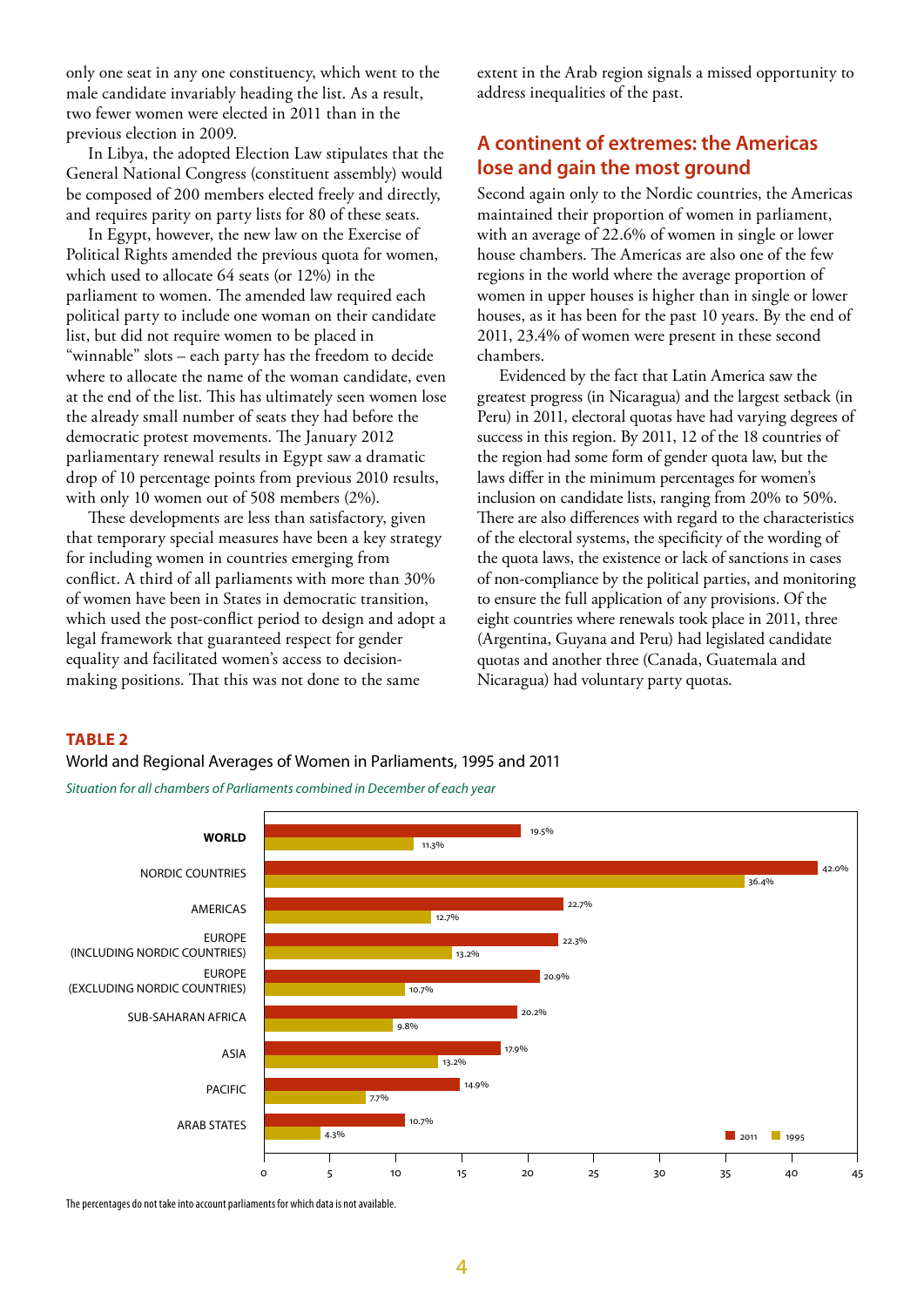## **Europe: critical elections and cultural acceptance**

In Europe, the continuing financial crisis dramatically impacted not only on the region's economies but also on women's participation in national parliaments. Women lost ground in Cyprus, Estonia, Portugal and Spain, where "electoral realignments"- or the replacement of a dominant coalition of parties by another – occurred. In such cases, a large number of incumbent seats are lost (typically, those more 'marginally' held by women), and are not always replaced by women from the incoming party or coalition of parties.

The electoral realignment from left-wing to rightwing parties in Ireland and Finland, however, saw the number of women elected increase. In Ireland, 25 women were elected to the Dáil Éireann (lower house) – an increase from 22 at the previous election – and 18 women to the Seanad Éireann (upper house). In Finland, 86 women were elected to the Eduskunta, or 43%, setting a new record for women in this country.

Following the success of women in Ireland, the Irish Electoral (Amendment) (Political Funding) Bill 2011 was presented in the Seanad on 12 December 2011. The Bill is yet to be passed, but if it is, political parties will lose 50% of their electoral funding if they do not have a minimum of 30% women candidates at the next election and if they do not have at least 40% women candidates at the following election.

Women in Europe, including the Nordic countries, hold an average of 22.6% of lower or single house seats – a slight improvement from 21.9% in 2010, but a significant one from 16.4% in 2001. Gains in 2011 were made across Europe, both with and without the assistance of legislative candidate quotas. Of the eight chambers where candidate quotas are legislated, women improved their representation in four. Of the 11 chambers where no quota is implemented, women were still able to make progress in eight. These include the Nordic countries (Finland and Denmark), where cultural acceptance of women in politics has been generally greater than in other regions. Inversely, where parliaments relied on political parties to voluntarily implement quotas, as was the case in Cyprus and Switzerland, the proportion of women fell.

## **Sub-Saharan Africa: reserved seats working well**

Sub-Saharan Africa might not be doing as well, in comparative terms, as the Americas, but due in no small measure to the use of reserved seats, this region now boasts 13 chambers with at least 30% women in their national parliament. On average, women in Sub-Saharan Africa hold 20.4% of single or lower house seats, an increase from 18.3% in 2010, and from 12.4% 10 years previously. Women in upper houses are not far behind, with 19.4%, a strong gain on 12.8% in 2001.

Renewals in 2011 saw a significant change in the Seychelles, where women won 11 of the 25 seats filled under the majority system and a further three nominated under the "compensatory seats", bringing the total number of women to 14 out of the full 31 members (45.2%). With the assistance of reserved seats, gains were made in Niger, the Rwandan Senate and Uganda.

It is expected that the 2007 African Charter on Democracy, Elections and Governance that has just entered into force will act as a further catalyst for change in the region. The Charter requires States Parties to adopt legislative and administrative measures to guarantee the rights of women (Article 8) and create the necessary conditions for the full and active participation of women in the decision-making processes and structures at all levels (Article 29).



▲ Gabon, 2011. © ImageForum

## **Asia – improvement required?**

Of the six chambers renewed in Asia in 2011, women gained seats in just one – the lower house of Thailand. Here, the July general election saw the election of Thailand's first woman Prime Minister, Yingluck Shinawatra, and an increase of women in the House of Representatives from 11.7% in 2007 to 15.8% in 2011. Earlier elections to the Thai Senate saw a slight drop in the number of women, down to 23 from 24.

In other parts of Asia, women lost ground, despite party 'targets' in countries such as Viet Nam and Lao People's Democratic Republic. The Viet Nam Women's Union Central Committee proposed to increase the proportion of women to 30% in the National Assembly and in the People's Provincial Councils. Similarly, in Laos, the 9<sup>th</sup> People's Revolutionary Party Congress in March 2011 established a target of 30% in the National Assembly and 15% in decision-making positions. Neither of these targets was reached. In Singapore, the May election similarly saw a reduction in the number of women in the national parliament, down from 23 in 2006 to 20 in 2011.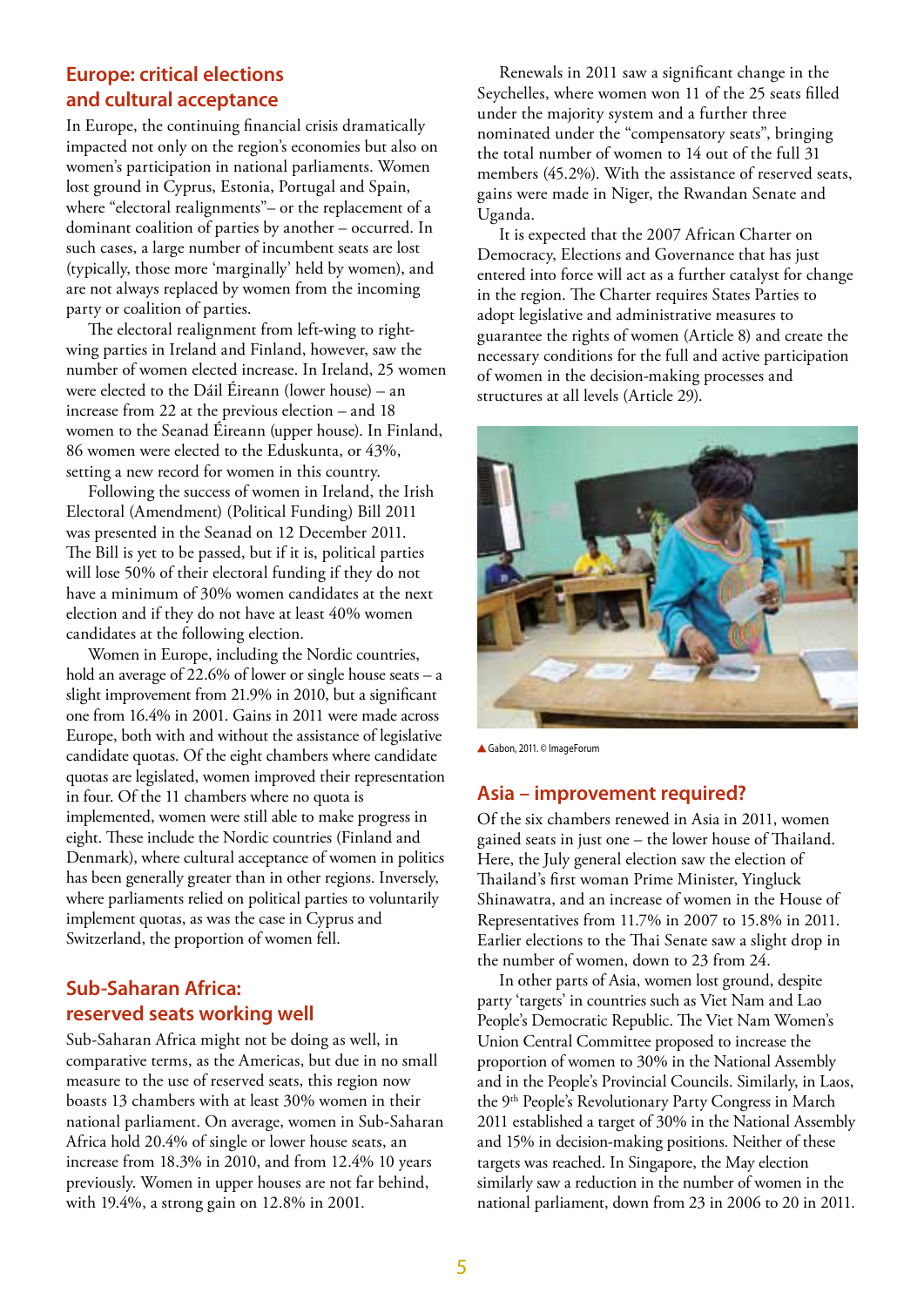In the January renewal of Afghanistan's upper house, President Hamid Karzai appointed 34 members, including 17 women. Following the renewal, the House of Elders comprised 28 women out of a total of 102 members, representing no change from the previous composition.

Overall, women hold just over 18% of single or lower house seats in Asia, representing no change from the proportion held in 2010, and a gradual improvement from the 15.6% of seats held by women in 2001.

#### **Pacific Islands advancing**

The Pacific region's parliaments, which include those of the Pacific Island States, continue to be those most resistant to the inclusion of women, with the region having elected an average 12.4% of women to single or lower houses of parliament. When the representation of women in Australia (24.7%) and New Zealand (32.2%) is removed from the equation, however, women account for only 3.5% of members in the parliaments of the Pacific Islands States.

Nonetheless, significant developments are occurring among some of the island States. In Papua New Guinea, after a five-year campaign to introduce legislation on reserved seats for women, the Equality and Participation Bill 2011 was passed in December 2011. The Bill aims to introduce 22 new reserved seats for women into the parliament at the 2012 general election, one from each province, elected by both men and women. The introduction of the reserved seats is not secured though as it is contingent on another reform bill to create the electoral boundaries for the reserved seats. This has yet to be passed by Parliament.

In Samoa, the Prime Minister, Tuilaepe Sailele, announced that a 10%-quota for women entering parliament would be introduced in time for the next elections. It was reported in early 2012 that a Bill to reserve five seats out of the existing 49 in the Samoan Legislative Assembly was tabled. In a radio interview, the Prime Minister said:

"We have … decided to amend our Constitution and all related laws to simplify the procedure and put in place a formula that will secure at least 10% of the seats in the House for women. It is an initiative from within our cabinet in recognition of the embarrassment of course of the nine parliaments in the world that do not have any women representation. Six [sic] of those nine parliaments happen to be in the Pacific; that's quite an embarrassment."

In other parts of the Pacific, too, calls have been made for reserved seats. As part of her campaign, Maere Tekanene, a successful candidate in the 2011 Kiribati parliamentary elections, called for reserved seats for women. In this country alone women increased their representation in parliament, from three in 2007 to four in 2011. In the Federated States of Micronesia, Speaker Isaac Figir has tabled a bill to reserve four seats in the

Congress for women. The bill lapsed in 2011 with the election of a new Congress, although there is momentum for it to be reintroduced. In the Solomon Islands, the government indicated in its post-election policy statement that it intended to consider the issue of reserved seats for women as part of its overall planned review of electoral boundaries. In Vanuatu, discussions have been underway about reserving seats at the local government level for women, and in the Cook Islands there have been calls for political parties to promote the participation of more women candidates.

## Are there sufficient numbers of women candidates?

Irrespective of the electoral system and use of quotas, across the globe, there are insufficient numbers of women candidates running for national parliament. It is evident from table 3 that in a number of countries, women have the same rate of election as men; it is simply that women are not vying for seats in sufficient numbers to make the same electoral impact. Challenges for women candidates include insufficient funds to run a campaign, high expectations from the electorate and the antagonistic nature of competitive political parties. In addition, women tend to have fewer resources at their disposal, less experience in running for office and in public speaking, and a lack of support from spouses and family. The world over, women also have multiple roles, and balancing them all can be very difficult.

Once women do decide to run, of course, their election rates are also dependent on their placement in "winnable" positions, either on a party list, or in winnable seats. In the 2011 elections in Canada, for example, where women reached record levels of representation, the political parties did not always field women in winnable "ridings". The New Democrats, for example, despite its target of 50% women candidates, actually fielded 41% but only 31% in its winnable ridings. Likewise, the Liberals had a target of 25%, fielded 30% (a decrease from the previous election, of 32%), and only 27% in winnable ridings. On the other hand, the Bloc Quebecois reached its target of 32% by filling more than a third of its winnable seats with women candidates.

In Nigeria, Women Advocates Research and Documentation Center produced a comprehensive assessment of the districts in which women were able to campaign in greater numbers (ranging from 15.5% in the South West to 2.3% in the North West). The report noted that the low number of women candidates and the disparity in their number across districts in the country showed "that very few women passed through the primaries to make the candidates' list, thus reinforcing the demand that the conditions for party primaries should be investigated to support the need for a more level playing field."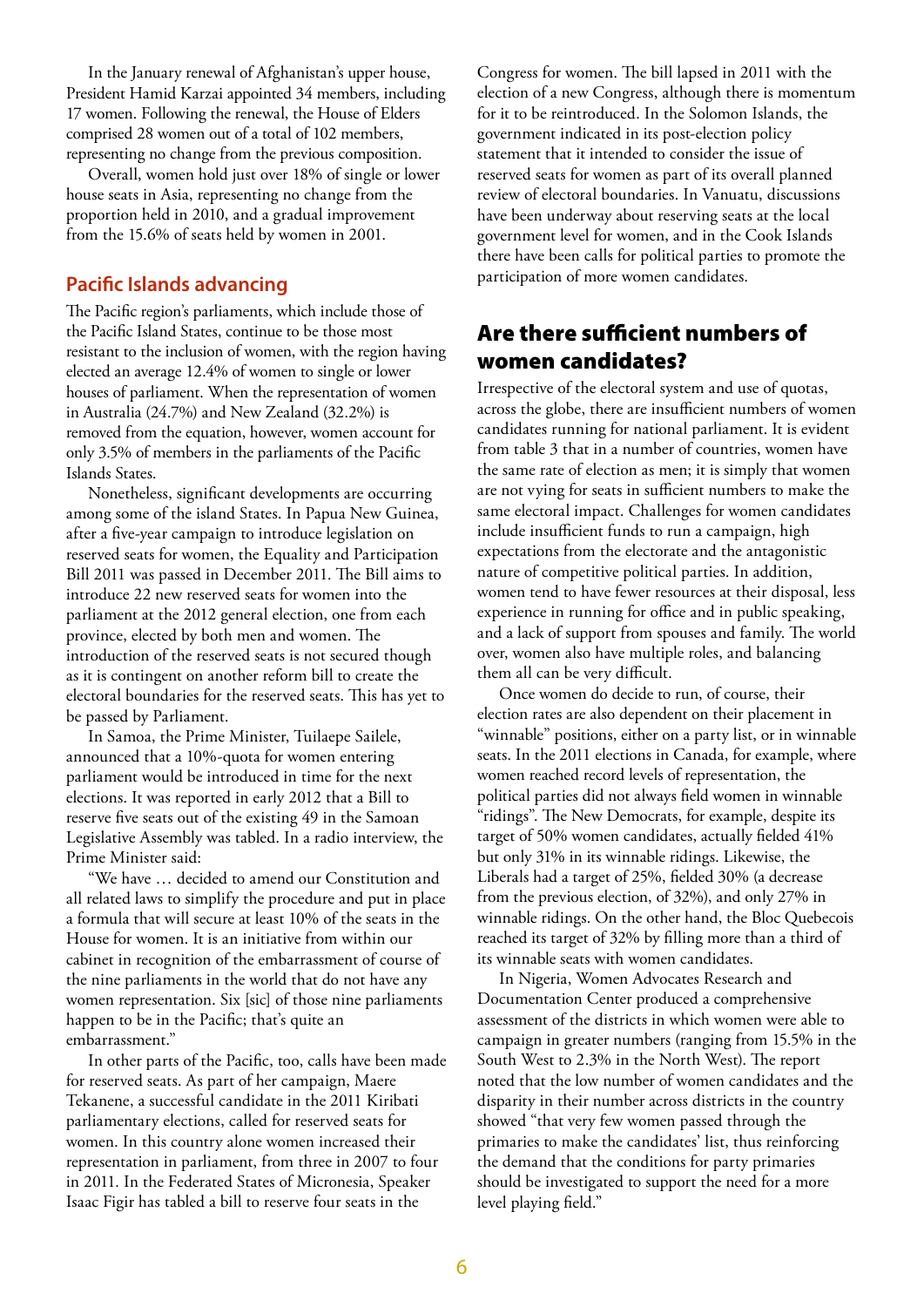#### **TABLE 3**

#### Candidates running for election in 2011

|                                              |              |         | <b>Candidates</b> |                | <b>Candidates Elected</b> |            |                 | <b>Rate of Election %</b> |                | Quota          |              |
|----------------------------------------------|--------------|---------|-------------------|----------------|---------------------------|------------|-----------------|---------------------------|----------------|----------------|--------------|
|                                              | <b>Total</b> | Men     | Women             | <b>Percent</b> | <b>Total</b>              | <b>Men</b> | <b>Women</b>    | <b>Percent</b>            | Men            | <b>Women</b>   | <b>Quota</b> |
|                                              |              |         |                   | women          |                           |            |                 | women                     |                |                |              |
| <b>MIXED ELECTORAL SYSTEM</b>                |              |         |                   |                |                           |            |                 |                           |                |                |              |
| ANDORRA                                      | 84           | 48      | 36                | 42.9           | 28                        | 14         | 14              | 50                        | 29             | 39             | None         |
| CHAD                                         | 1409         | 1264    | 145               | 10.3           | 188                       | 164        | 24              | 12.8                      | 13             | 17             | None         |
| MICRONESIA (FS)                              | 34           | 32      | $\overline{2}$    | 0.6            | 14                        | 14         | $\pmb{0}$       | $\bf{0}$                  | 44             | $\mathbf 0$    | None         |
| <b>THAILAND</b>                              | 3568         | 3 0 0 8 | 560               | 15.7           | 500                       | 421        | 79              | 15.8                      | 14             | 14             | VPO**        |
| PLURALITY/MAJORITY ELECTORAL SYSTEM          |              |         |                   |                |                           |            |                 |                           |                |                |              |
| CANADA                                       | 1587         | 1 1 3 5 | 452               | 28.5           | 308                       | 232        | 76              | 24.7                      | 20             | 17             | VPO          |
| <b>LAO PDR</b>                               | 190          | 143     | 47                | 24.7           | 132                       | 99         | 33              | 25                        | 69             | 53             | VPO          |
| <b>MARSHALL ISLANDS</b>                      | 96           | 87      | 9                 | 9.4            | 33                        | 32         | $\mathbf{1}$    | 3.0                       | 37             | 11             | None         |
| NEW ZEALAND*                                 | 453          | 333     | 120               | 26.5           | 70                        | 51         | 19              | 27.1                      | 15             | 16             | None         |
| <b>SAMOA</b>                                 | 159          | 150     | 9                 | 5.7            | 49                        | 47         | $\overline{2}$  | 4.1                       | 31             | 22             | None         |
| UNITED ARAB EMIRATES                         | 468          | 383     | 85                | 18.2           | 40                        | 33         | $\overline{7}$  | 17.5                      | 9              | 8              | None         |
| <b>VIET NAM</b>                              | 827          | 567     | 260               | 31.4           | 500                       | 378        | 122             | 24.4                      | 67             | 47             | None         |
| ZAMBIA                                       | 768          | 657     | 111               | 14.5           | 158                       | 141        | 17              | 10.8                      | 21             | 15             | None         |
| PROPORTIONAL REPRESENTATION ELECTORAL SYSTEM |              |         |                   |                |                           |            |                 |                           |                |                |              |
| <b>CYPRUS</b>                                | 412          | 314     | 98                | 23.8           | 56                        | 50         | $6\phantom{.}6$ | 10.7                      | 16             | $6\phantom{1}$ | VPO          |
| <b>ESTONIA</b>                               | 789          | 611     | 178               | 22.6           | 101                       | 82         | 19              | 18.8                      | 13             | 11             | None         |
| <b>FINLAND</b>                               | 2315         | 1412    | 903               | 39.0           | 200                       | 115        | 85              | 42.5                      | 8              | 8              | None         |
| <b>IRELAND</b>                               | 566          | 480     | 86                | 15.9           | 166                       | 141        | 25              | 15.1                      | 29             | 29             | None         |
| NEW ZEALAND*                                 | 471          | 338     | 133               | 28.2           | 51                        | 31         | 20              | 39.2                      | 9              | 15             | None         |
| <b>OMAN</b>                                  | 1300         | 1223    | 77                | 6.0            | 84                        | 83         | 1               | 1.2                       | $\overline{7}$ | $\mathbf{1}$   | None         |

Altogether, 121 members were elected to the House of Representatives in New Zealand, of whom 32.2% were women

\*\* Voluntary party quotas.

In Zambia, the number of women candidates standing for local and national representation fell between 2006 and 2011. In 2006, 106 women (15%) were nominated out of a total of 709 nominations, a slightly higher percentage than in 2011, when women represented only 14.7% of

#### **TABLE 4**

Women in Upper Houses of Parliament further to 2011 renewals

| <b>Country</b>                 | <b>Total</b><br>seats | <b>Total</b><br>women | <b>Percent</b><br>women |
|--------------------------------|-----------------------|-----------------------|-------------------------|
| ARGENTINA#                     | 72                    | 28                    | 38.9                    |
| <b>RWANDA</b>                  | 26                    | 10                    | 38.5                    |
| NETHERLANDS                    | 75                    | 27                    | 36.0                    |
| <b>SPAIN</b>                   | 263                   | 88                    | 33.5                    |
| <b>IRELAND</b>                 | 60                    | 18                    | 30.0                    |
| AFGHANISTAN                    | 102                   | 28                    | 27.5                    |
| <b>FRANCE</b> #                | 348                   | 77                    | 22.1                    |
| SWITZERLAND                    | 46                    | 9                     | 19.6                    |
| OMAN*                          | 83                    | 15                    | 18.1                    |
| <b>THAILAND#</b>               | 149                   | 23                    | 15.4                    |
| CONGO <sup>#</sup>             | 72                    | 10                    | 13.9                    |
| <b>BOSNIA AND HERZEGOVINA*</b> | 15                    | $\overline{2}$        | 13.3                    |
| LIBERIA                        | 30                    | 4                     | 13.3                    |
| <b>POLAND</b>                  | 100                   | 13                    | 13.0                    |
| <b>JORDAN</b>                  | 60                    | $\overline{z}$        | 11.7                    |
| <b>SOUTH SUDAN</b>             | 50                    | 5                     | 10.0                    |
| <b>KAZAKHSTAN</b> #*           | 47                    | $\overline{2}$        | 4.3                     |
| NIGERIA                        | 109                   | 4                     | 3.7                     |

# The chamber was partially renewed in 2011. These figures refer to the overall composition

of the chamber after the renewal.

\* Includes indirectly elected or appointed seats.

party candidate nominations. Some put it down to most women candidates lacking the financial backing to run a full campaign. Others blamed it on party nominating committees for their perceived lack of confidence in women as "winning" candidates. Others still claimed that the political environment was driven by personality politics and that voters tended to elect better known men candidates rather than new women candidates.

An unintentional side effect of quotas became apparent in Uganda in 2011, where women predominantly ran for those seats reserved for women. A total of 443 women ran for 112 seats. In addition, 46 women candidates contested the 237 directly elected constituency seats, representing an increase from 28 women candidates at the previous 2006 elections. The 46 women candidates, however, represented a mere 0.4% of all candidates to constituency seats.

While quotas are certainly working their magic by increasing the number of women elected to parliaments worldwide, to sustain these levels of women's participation, more is needed. Women candidates require targeted training. In Liberia, for example, the National Elections Commission appointed 20 special trainers to assist women candidates in the election. The trainers themselves had a five-day workshop designed to teach women candidates the basics of an electoral campaign.

A new initiative in the Marshall Islands was to invite women candidates to participate in a Mock Parliament for Women. Six of the nine women candidates running in the 2011 elections participated, as well as a number of candidates running in local elections. The training session